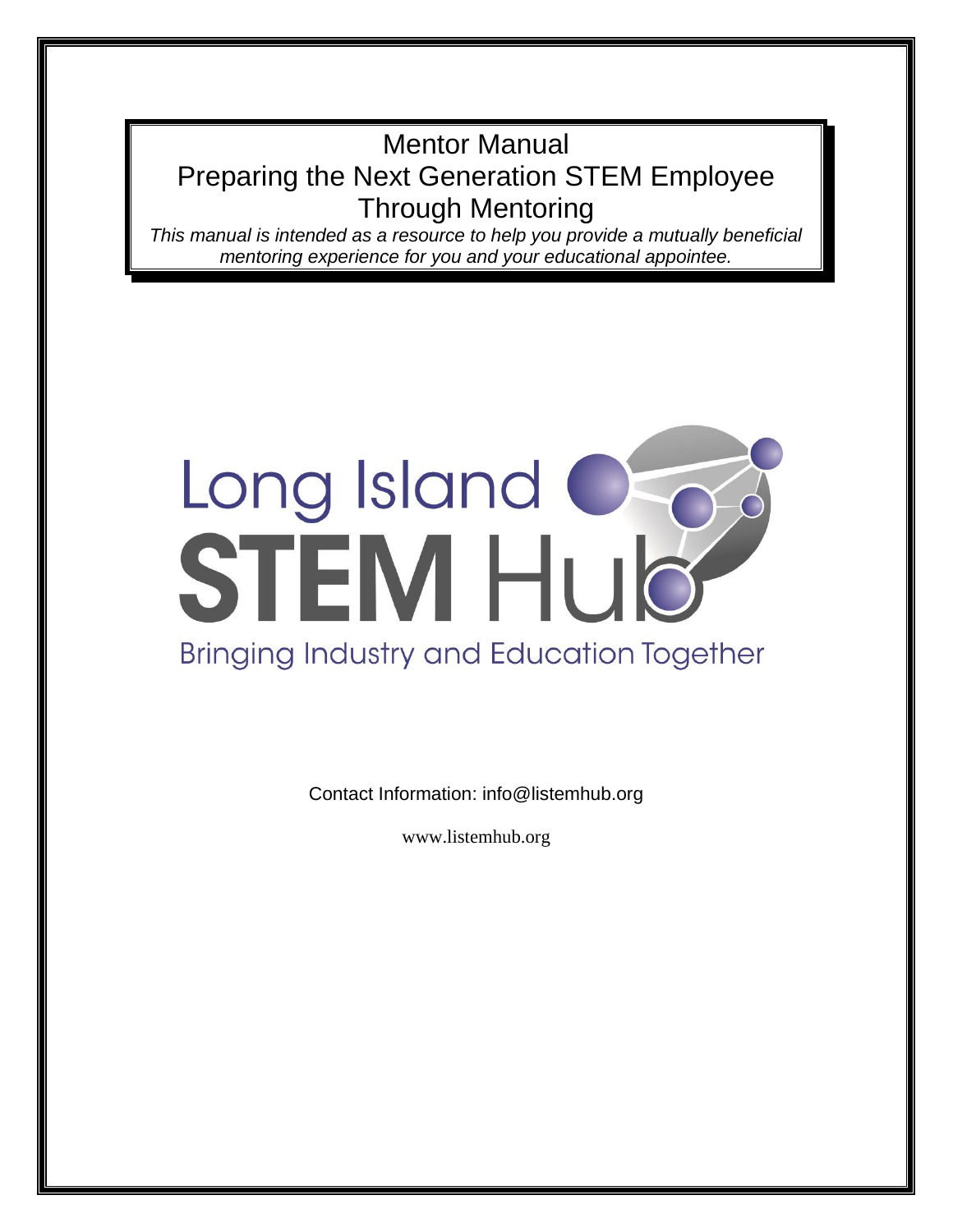#### **Introduction**

Thank you for agreeing to mentor an intern, faculty member or teacher. A good match between the mentor and the participant will provide an enriching, mutually beneficial experience for both. Whether you are mentoring for the first time or you are a seasoned pro, the information contained in this booklet can be used as a guide to help create a satisfying experience. The best mentoring relationships are based on a negotiated process that is adapted to the needs of the both the mentor and student participant. Mentors offer "in-depth" relationships with their interns; they work side by side in the workplace with members of their teams. Some mentors offer advice and guidance only about scientific endeavors, whereas others are available for consultation about job-seeking, fund-raising, academic opportunities and personal life issues.

Interns, in return, seek various things from mentors. Some prefer a distant mentor who does not intrude frequently in their work, or in particular in their private lives. Others seek a more holistic mentor who concerns himself or herself with the life of the aspiring scientist outside the lab or the worksite – the "indepth" mentoring models. There is no single template for a successful mentoring relationship, and mismatches can be difficult for both parties

This tool kit is intended to provide mentors with information and resources to help them enhance the mentoring experience for mentors and interns. The kit will help the mentor define roles and responsibilities of the interns, establish and clarify expectations and create individual work plans. It also provides tips, ideas and resources regarding how to create an environment that supports a mutually positive and productive mentoring experience.

The guide is provided based on multiple sources. All using it maintain the responsibility to apply all rules and regulations for Department of Labor, and other regulatory agencies as appropriate, regardless of the content of this document.

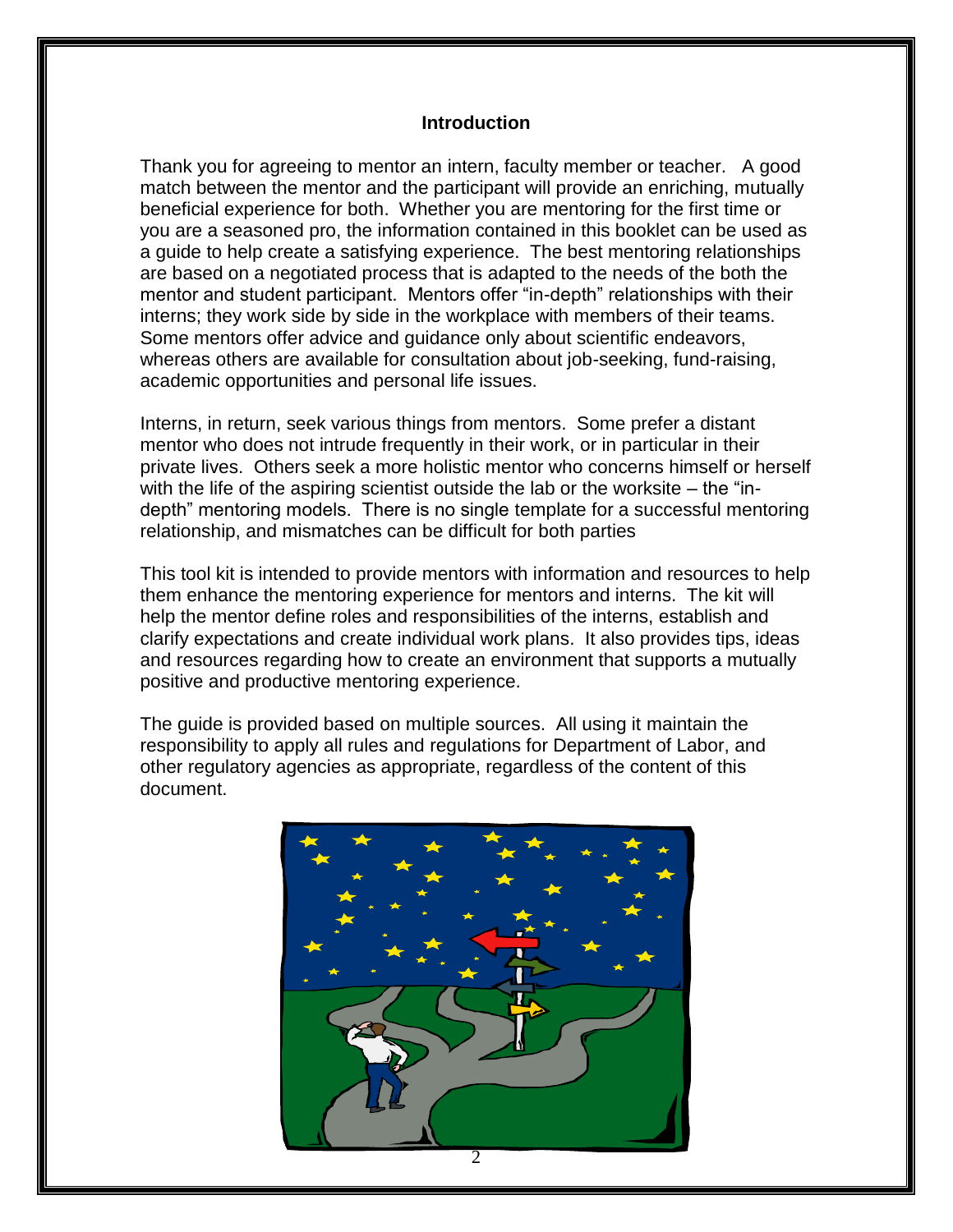## **Topics**

## **Part I – Mentoring Fundamentals**

- Overview
- Definition of a Mentor
- Terminology of Mentoring
- Benefits of Mentoring
- Mentoring Process
- Goals of Mentoring
- Commitment
- Mentoring Expectations

#### **Part II – Mentoring Relationship and Communication**

- Preparing for the Arrival of Educational Appointee
- Establishing Educational Appointee Expectations
- Building the Mentoring Relationship
- Communication
- Giving Constructive Feedback
- Difficulties or Terminating the Mentoring Relationships
- Exit Process

#### **Part III - Tools and Resources**

- Mentor Profile & Expectation Worksheet
- Educational Appointee Profile & Expectation Worksheet
- Education Development Plan Worksheet
- Discussion Planner

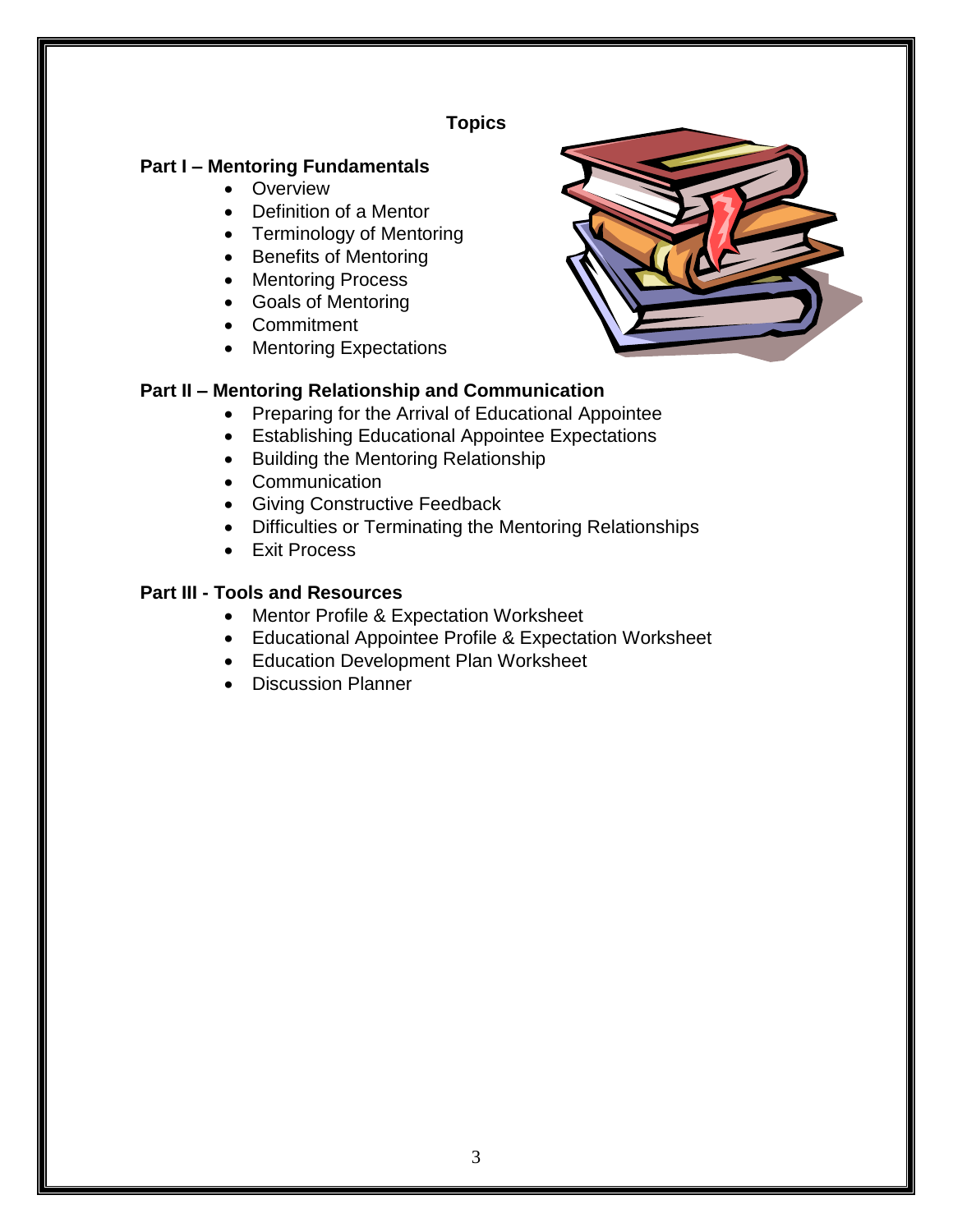#### **Overview**

The foundation for the success of the internship is the individual staff members that provide guidance and supervision of the educational appointees. The overall purpose of the mentorship experience is to provide participants with opportunities to learn as much as possible about a specific area of scientific research or technology. The mentors provide needed direction and overall guidance to ensure that educational appointees have meaningful and productive experiences while being involved in real life research assignments. This also helps the mentor gain productivity from the intern.

#### **Definition of a Mentor**

A mentor is broadly defined as a trusted advisor, teacher, coach, facilitator and/or role model. The primary purpose of the mentor is to help his/her mentee or educational appointee succeed. Effective mentoring can help the educational appointee to understand and learn in a safe and professional work environment, and to establish and communicate a framework of what is expected in the work place. A mentor provides support and helps to create a positive working atmosphere by orienting the educational appointee to the professional work environment.

#### **Examples of what mentors provide:**

- An opportunity to learn
- Meaningful work related to academic and career goals
- A realistic education and development plan
- Guidance and coaching
- Necessary materials required to do the work described in the Education and development plan

#### **Terminology of Mentoring**

| <b>Mentoring</b>                      | A nurturing process that fosters the growth and development of the educational<br>appointee                                                                                                                                                                              |
|---------------------------------------|--------------------------------------------------------------------------------------------------------------------------------------------------------------------------------------------------------------------------------------------------------------------------|
| <b>Mentor</b>                         | A teacher or advisor who leads through guidance. The mentor challenges and<br>develops the educational appointee by providing support and guidance                                                                                                                       |
| <b>Role Model</b>                     | A person whose behavior in a particular role is imitated by others: one who leads<br>through positive examples. A role model pulls the educational appointee forward<br>by setting positive examples                                                                     |
| <b>Intern</b>                         | One who is under the care and supervision of an experienced, influential and<br>prominent person who will further the educational appointee's education and<br>professional development (e.g., fellow, intern, student, limited term employee,<br>visiting collaborator) |
| <b>Transition</b><br><b>Mentoring</b> | A process of acclimating new employees into the workplace as quickly and<br>efficiently as possible through a mentoring relationship to improve productive<br>and success.                                                                                               |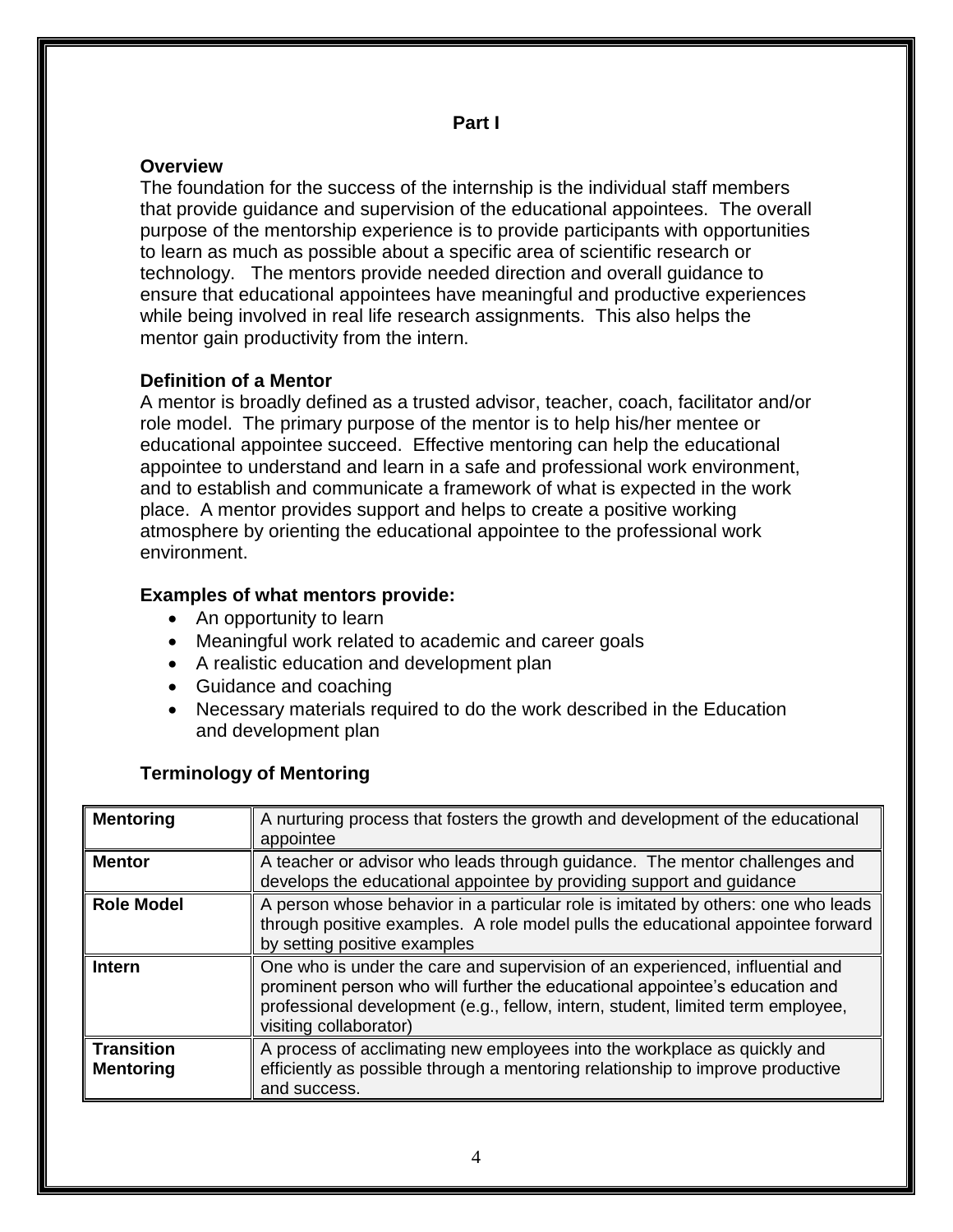*My mentor included me in department meetings. I felt like a real member of his research team. (2010 educational appointee)*

#### **Benefits of Mentoring to the Mentor**

- Sense of pride when the educational appointee does well
- Personal satisfaction in teaching
- Satisfaction that educational appointee will benefit from the mentor's mistakes
- Feeling of continuity of mentor's own work
- Recognition in the scientific community as an "outstanding" mentor
- Sense of worth due to contribution to organization
- Exposure to new ideas, technologies, perspective through interaction with the educational appointee
- Improvement of coaching and counseling skills
- Personal growth gained from exchanges with a diverse group of people

#### **Mentoring Process**

Mentoring is a shared relationship in which both the mentor and educational appointee benefits. For the educational appointee, the relationship is developmental; for the mentor the relationship creates opportunities for growth and success of the educational appointee:

| The Educational Appointee:              | The Mentor:                                                                          |
|-----------------------------------------|--------------------------------------------------------------------------------------|
| Learns strategies on how to function    | Clarifies the educational appointees                                                 |
| and succeed in the workplace            | roles, responsibilities and expectations                                             |
| Becomes aware of career and             | Sense of pride in seeing others learn                                                |
| professional opportunities              | and focus/accomplish goals                                                           |
| Receives guidance in dealing with       | Evaluates and acknowledges the                                                       |
| problem situations                      | educational appointees potential                                                     |
| Gains a sounding board for exploring    | Provides guidance and answers                                                        |
| career/educational/professional options | questions                                                                            |
| Gains a valuable friend and confidant   | Coaching and acknowledges to the<br>educational appointee that "he/she can<br>do it" |

#### **Goals of Mentoring**

Goals of the mentoring process vary, depending upon the level and experience of the educational appointee. However, goals should help a new person to the organization learn about the following:

- The politics of the organization
- The norms, standards, values, ideology, history and heroes/heroines in the organization.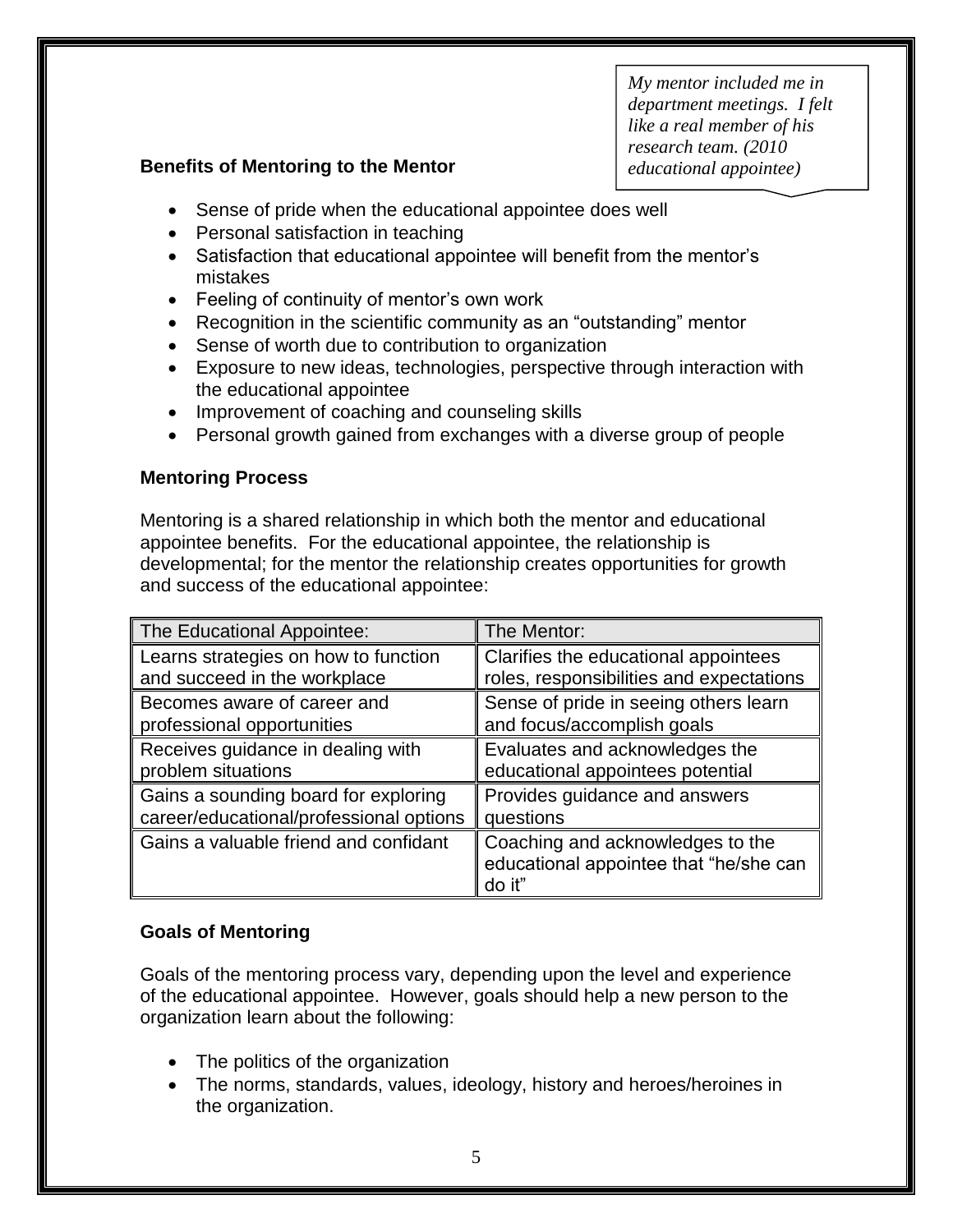- The skills and competencies necessary to fulfill career goals and aspirations.
- The path to advancement and the blind spots.
- The acceptable methods for gaining visibility in the organization
- The characteristic stumbling blocks in the organization and the personal failure patterns.

#### **Commitment**

We recommend the following guidelines regarding how much commitment someone choosing to be a mentor should make:

- An established number of hours per week to spend with the educational appointee reviewing projects, providing feedback and guidance and answering questions. The exact number will depend on the time the mentor has to commit and the needs of the educational appointee.
- Demonstrated patience, support, respect, understanding, encouragement, and willingness on the part of mentors to share a personalized part of themselves (education, career experiences, etc.) with the educational appointee.
- Review established expectations and work plan for the educational appointee within five days of the educational appointee's start date.
- Provide assistance with the educational appointee's program and/or job requirements (writing papers, preparing poster board, introduction to technical library, etc.)
- Have a network of other staff members the educational appointee can go to in your absence.

#### **Mentor Expectations**

As a professional mentor, it is extremely important to set and communicate expectations for your educational appointee. Establishing and communicating these expectations, along with ground rules for how the educational appointee should operate, will help to ensure a successful experience. It will help the mentoring relationship to define itself and will provide clarity in establishing goals for both yourself and your educational appointee.

These expectations can evolve around the type of work to be accomplished by the educational appointee, as well as what and how the communication will take place. Once your educational appointee arrives, you will need to discuss the expectations that you have, as well as those of your educational appointee. As the mentor relationships and dialog grows, the relationships will change, and most likely, so will the expectations.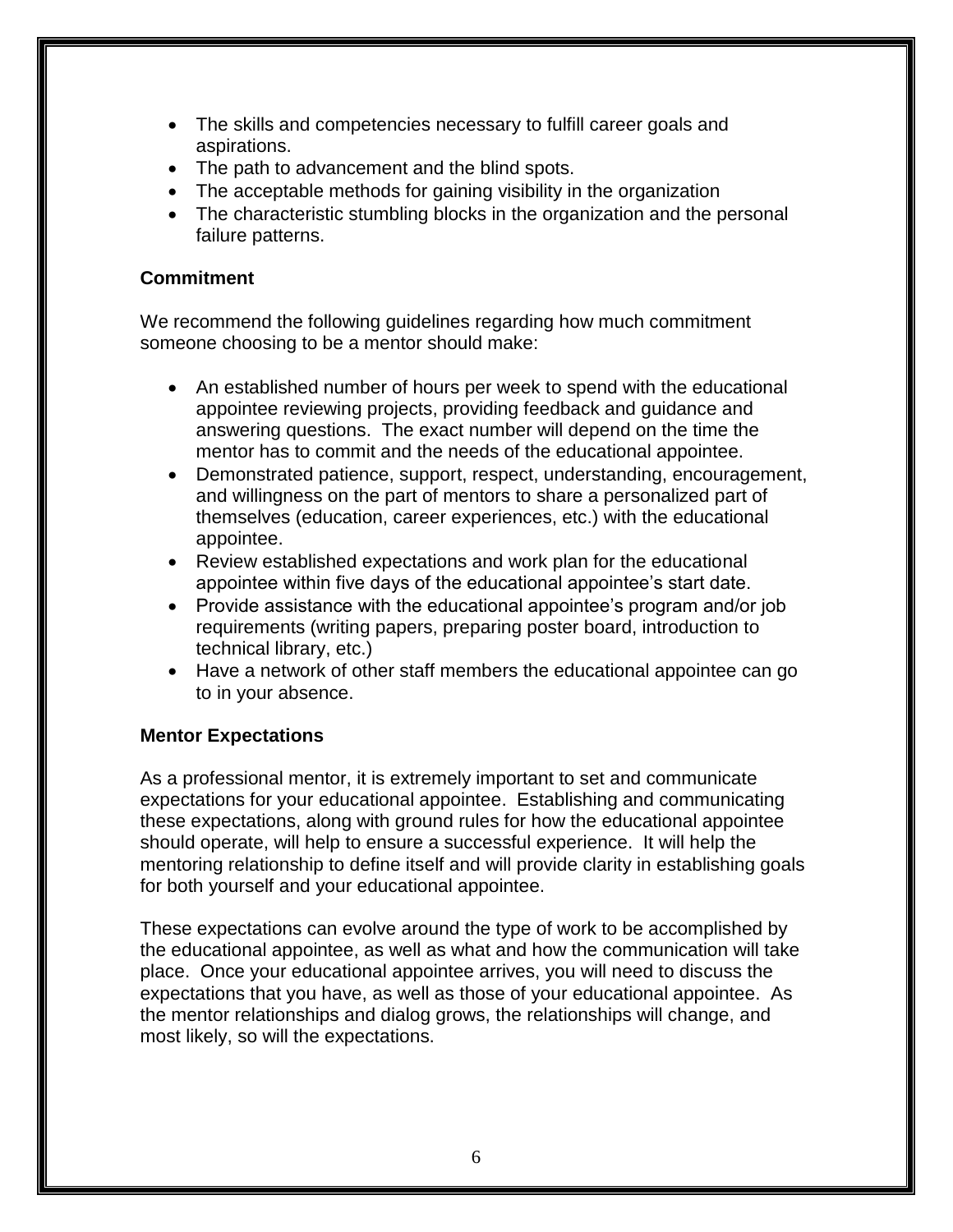#### **A mentor:**

- Shares professional and personal knowledge in terms of skills, knowledge and resources.
- Completes the Education and Development Plan
- Completes (or thinks about) the Mentor Profile and Expectation Work plan
- Communicates to the educational appointee related work rules, guidelines and expectations (i.e., work schedule, work hours, dress code, safety, ETR, absences, training requirements, etc.)
- Provides guidance and feedback regularly
- Addresses important Safety issues related to the work group and job.
- Discusses the preferred way of communicating (i.e., e-mail, formal meetings, informal meetings, phone call, etc.)
- Invites the educational appointee to meetings as a development experience
- Addresses confidentiality issues
- Discusses work/projects expectations, progress and results (these should be tied to skills and projects the educational appointee is working on).
- Encourages the educational appointee to provide input on his/her expectations for the mentoring/learning relationships. This will help create a mutually positive and productive working relationship and environment for both of you.

*My mentor gave me balanced feedback My mentor treated me regularly. I really like a colleague –it learned from that. was exciting…. My mentor gave me work that was challenging, interesting and My mentor was a kind,*   $\circ$  $\circ$ *applicable to my field of down-to-earth kind of study. person. I could voice my concerns, and she always lent an open My mentor was* ear. *great about making me feel a part of the team – What an experience!*7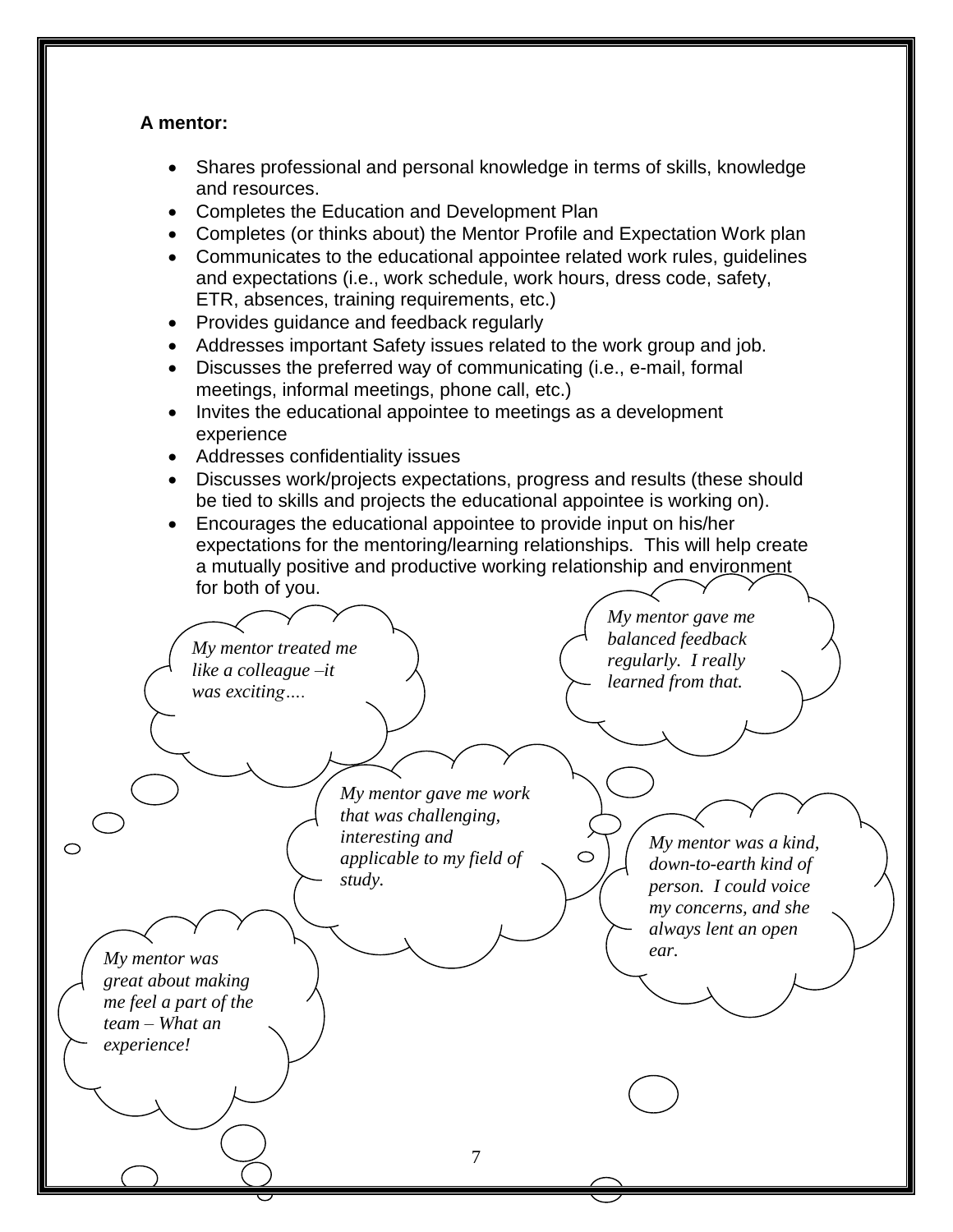## **Part II**

## **Preparing for Arrival of the Educational Appointee**

Educational appointees will receive their first impression of what their experience is going to be like, based on how they are treated the day they arrive. Therefore, setting the foundation for an organized, thoughtful arrival and orientation is integral to a successful experience for the intern and the mentor.

You can prepare for the educational appointee's arrival by:

- Makes sure he/she has designated workspace, materials and equipment
- Provides a job description (Education/Development Work Plan)
- Provides performance criteria (Education/Development Work Plan)
- Overviewing of the Laboratory's expectations (relevant policies, etc.)
- Introducing the educational appointee to the work group/team
- Inquiring about their housing (are they settled, do they need help, etc.)
- Answering questions about their stipend, travel arrangements, etc.
- Introducing them to other educational appointees if appropriate
- Assigning them a "buddy" to help them get around the Laboratory
- Reading up on "coaching" skills

## **Establishing Educational Appointee Expectations**

Expectations serve as the foundation for measuring and evaluating whether or not the mentoring experience for you and your educational appointee was successful. We recommend that you complete the "Mentor Profile & Expectation Worksheet and ask the educational appointee to complete the Educational Appointee Profile and Expectation Worksheet and return it to you. This will enable you to adapt the educational appointee's work plan to meet mutual needs and expectations. The educational appointee's work plan should then be completed, reviewed and discussed on an on-going basis, so that changes and updates and be discussed and documented on the plan. These worksheets are located in Part III of the tool kit.

## **Building the Mentoring Relationship**

It is important to maintain a positive momentum with this relationship. Schedule meetings and activities in advance so that a proactive schedule and commitment to the relationships can take place. If you are unable to meet with your intern for a length of time, communicate this to your educational appointee so they don't feel forgotten, or feel that the relationship has been dissolved. If you end up having to travel extensively, or work away from the site, designate an "alternate" to help guide the educational appointee, and encourage the educational appointee to take issues, problems or questions to the delegate.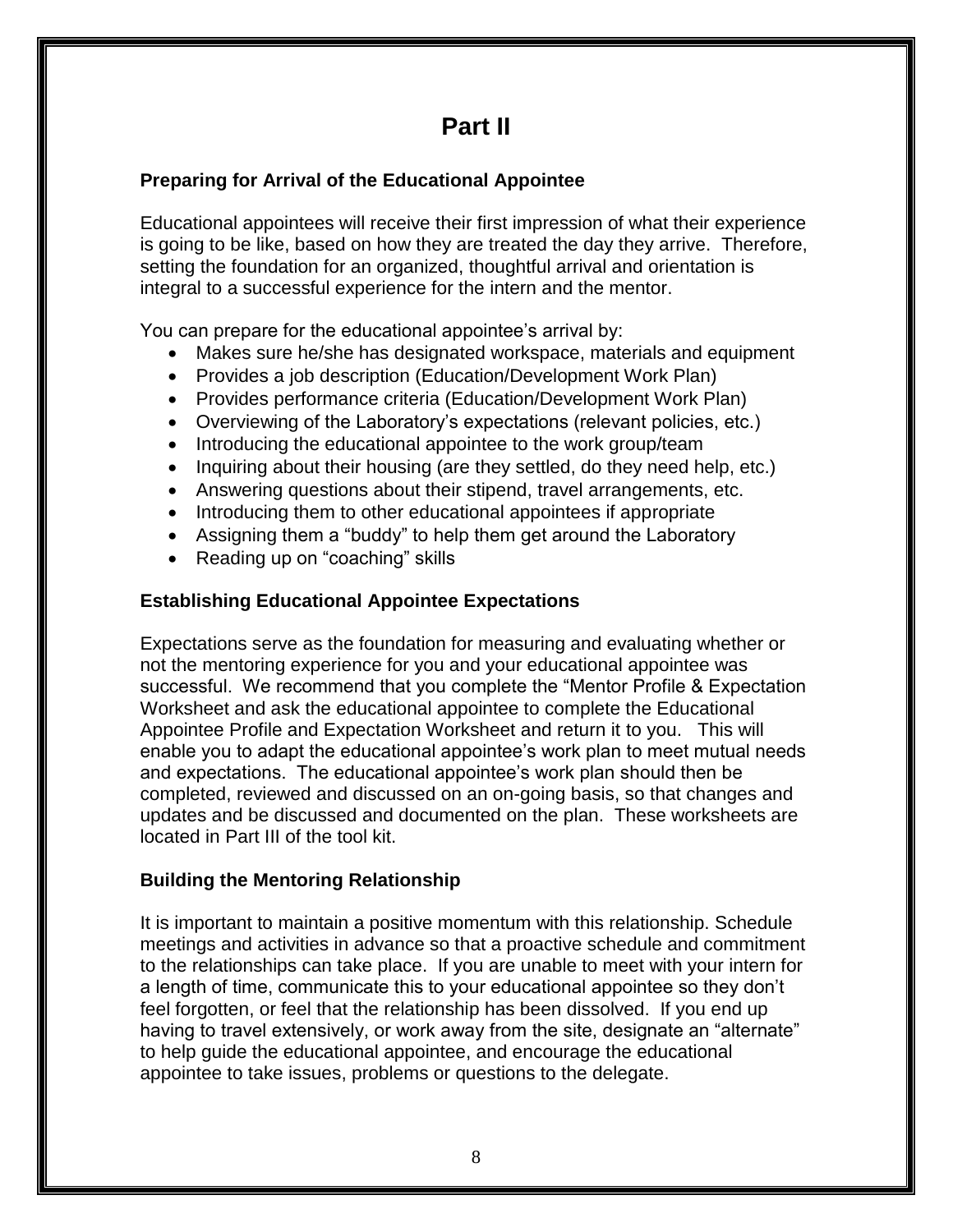#### **A mentor:**

- Treats the educational appointee appointment as a professional and team member
- Actively listens and is open to different perspectives
- Provides time to meet with the educational appointee
- Provides quality, timely feedback on strengths and development areas
- Treats conversations with confidentiality
- Demonstrates positive role modeling
- Practices good coaching skills
- Is prepared for the educational appointees arrival to begin their internship.

#### **Communication**

Communication is the essential key to a successful mentoring relationship and experience. It is important to establish a positive, and relaxed rapport with your educational appointee. You can start this by getting to know him or her and share professional experiences of your own.

Always keep communication regular and on going. Avoid letting long periods of time (more than several days) go without having had some contact with the educational appointee – even if just to ask how things are going. Reinforce that he or she should never hesitate to ask you questions, or let you know specific needs.

#### Communicate-Communicate-Communicate!!

#### **Giving Constructive Feedback**

Giving specific, quick and constructive feedback is an essential part of the mentor's responsibilities. If mentors don't give good feedback, or don't give any feedback, a number of potentially negative consequences can occur:

- Educational appointee becomes anxious and uncertain
- Work quality is diminished
- Recurrent mistakes or incorrect focus
- Turnaround time can be longer
- Mentor loses credibility
- Educational appointees miss out on learning opportunities

According to research (Tulgan, 1999), there are four elements educational appointees most often ascribe to feedback from the "best" mentor they ever had. These are also the four elements educational appointees most often say they need but don't get in the feedback from most mentors. We recommend using a "FAST" feedback process that is **Frequent, Accurate, Specific** and **Timely:**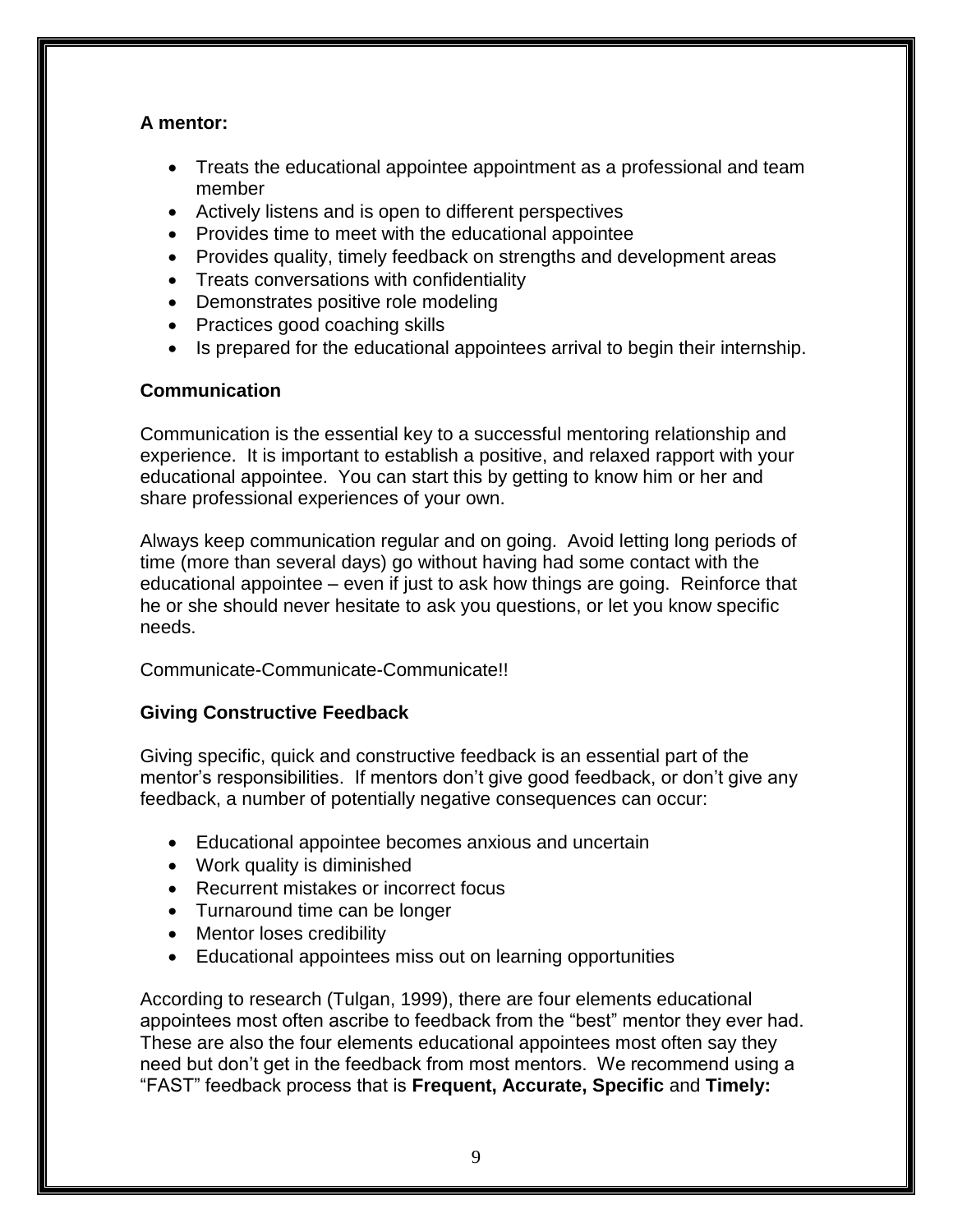| <b>Frequent</b> | Some apppointees need feedback more often than<br>others – each one has a unique "feedback frequency."<br>Giving educational appointees feedback at their<br>individual rates of needs is the first key behavior of the<br>best coaching style mentors. Identifying and tuning in to<br>each educational appointees frequency is the<br>corresponding skill of this behavior.    |
|-----------------|----------------------------------------------------------------------------------------------------------------------------------------------------------------------------------------------------------------------------------------------------------------------------------------------------------------------------------------------------------------------------------|
| <b>Accurate</b> | Every instance of feedback has an effect on the<br>educational appointee's trust and performance. Giving<br>feedback that is correct, balanced, and appropriate is<br>the second key behavior of effective coaching-style<br>mentors. Its corresponding skills include taking the time<br>to reflect question assumptions, check facts, and<br>rehearse the feedback's delivery. |
| <b>Specific</b> | Telling people exactly what they do right and wrong is<br>not specific enough -you must also tell people exactly<br>what next steps are necessary to achieve the best<br>results. This is the third key behavior in giving<br>feedback, with setting concrete goals and deadlines,<br>and providing clear guidelines, as the corresponding<br>skills.                            |
| <b>Timely</b>   | The closer in time feedback follows the performance<br>issue, the more impact the feedback will have on the<br>employee, and the better the chances that any needed<br>improvements will be made. Giving feedback<br>immediately is thus the fourth key behavior of good<br>coaching-style mentors. Effective time management is<br>it's corresponding skills.                   |

## **Difficulties or Terminating A Mentoring Experience/Relationship.**

If either the mentor or intern cannot meet the goals and objectives of the mentoring program and/or relationship, discuss the concerns or issues with your program administrator. There may be reasonable options and solutions such as changing mentors, or reestablishing expectations.

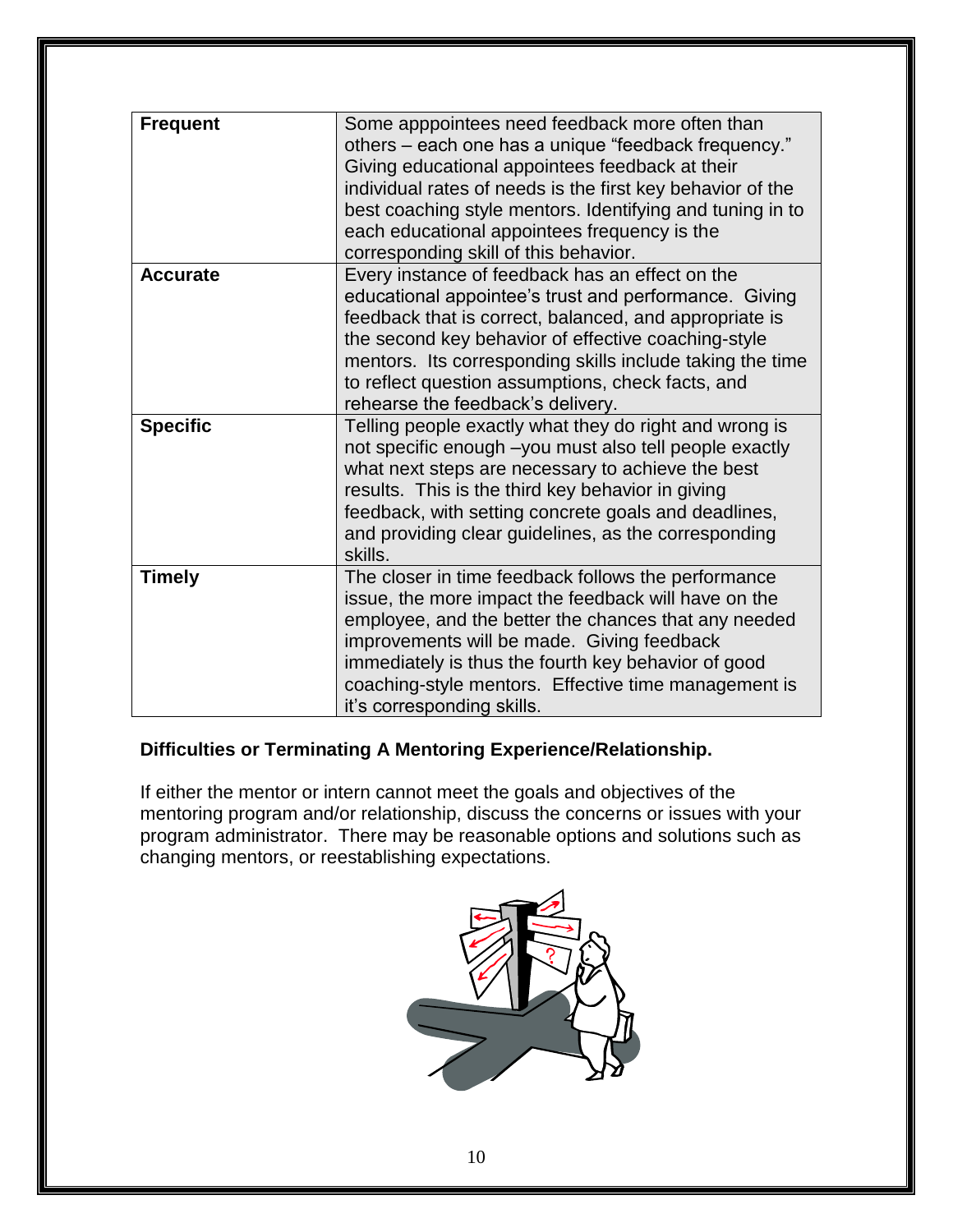#### **Exit Process**

As the mentor, you and the educational appointee can benefit from exchanging information about the mentoring experience. Conducting an exit interview with your appointees provides you the opportunity to gather information about the internship experience from their perspective and use it to enhance and improve future experiences for other appointees.

The exit process is an opportunity for your appointee to learn how you assessed his/her performance, and the possibility for future employment. If you feel you don't have time to do this, you can ask the program administrator to conduct the process. Below is a sample checklist of information to cover.

#### **Checklist:**

Project/Final Report/Assignment

- Final Project abstract, poster and paper, if written
- Results from the research conducted
- Information that may still be missing
- Opinion/advice for project completion, where applicable.

#### **Miscellaneous**

- Complete all assignments
- Return all equipment
- Correct forwarding addresses

Positive/Negative experiences:

- Interaction with other employees
- Credibility acknowledge
- Working conditions
- Professional experience.

Evaluation of the job assignment

- Orientation to the assignment
- Meaningfulness of assigned tasks
- Adequacy of coaching and guidance by mentor

Career development

- Improving technical skills and knowledge about their field
- Assistance in creating plans for future educational goals
- Broadening awareness of career options in their discipline
- Gaining insight into the methods and problems of management

One of the main objectives of the educational appointments is hopefully to attract the "start" for eventual full time employment with the company. This final process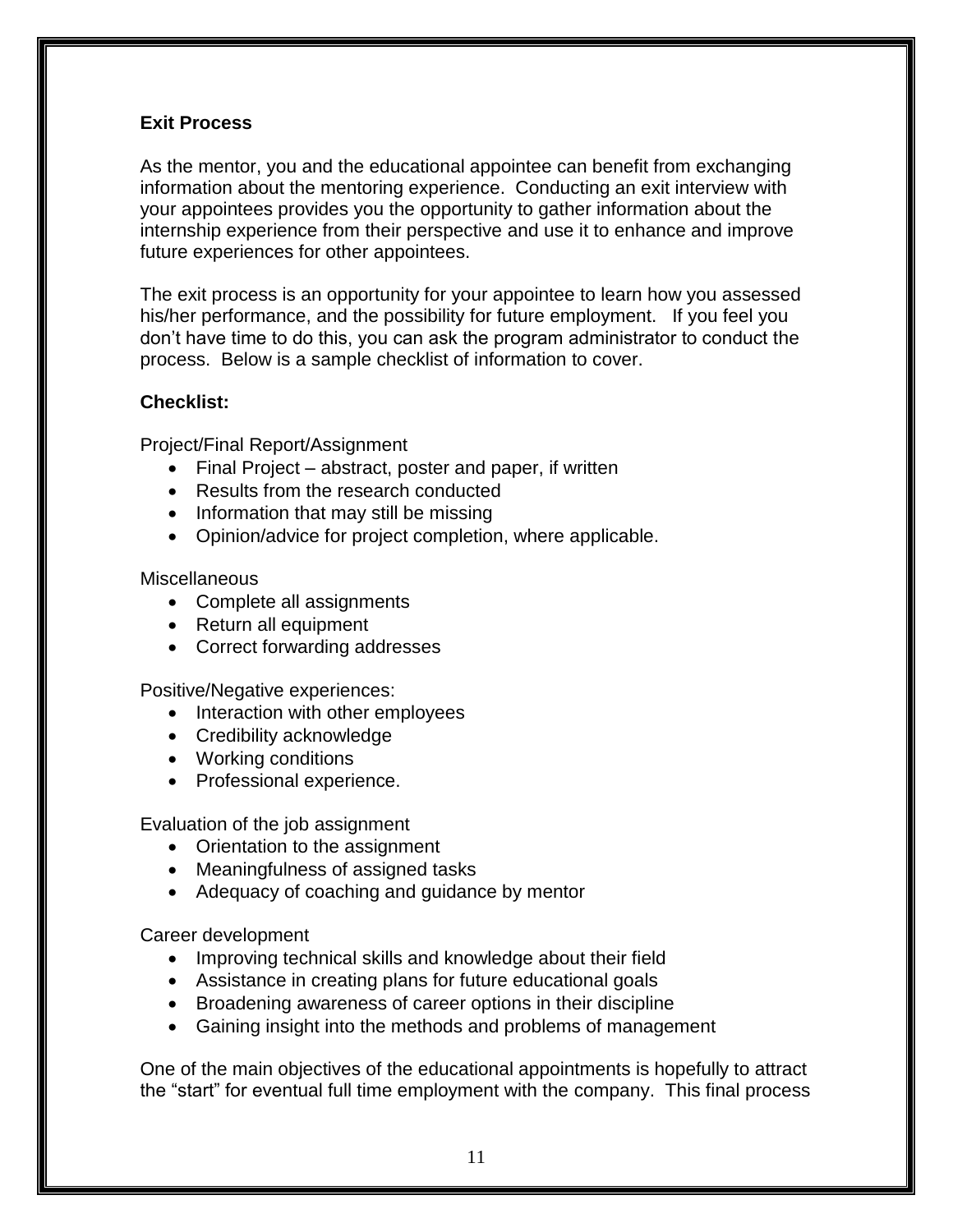can help mentors make the decision as the whether or not to recommend their appointees for other programs, or regular full-time employment in their field of interest.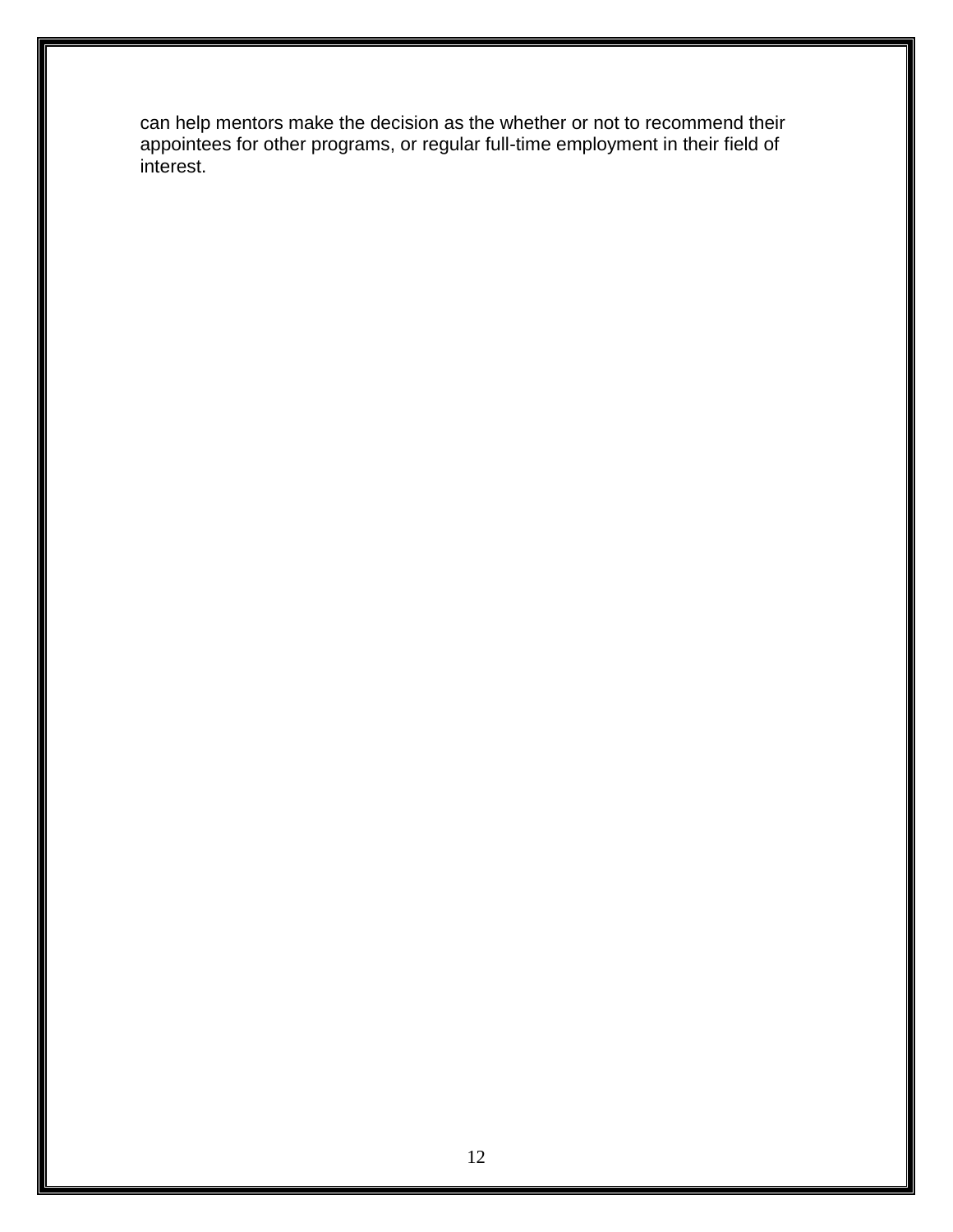#### **Part III**

#### *This section of the tool kit provides tools and information for you to use to enhance the mentoring experience.*

#### **Mentor Profile & Expectation Worksheet**

*(This should be completed by the mentor and shared with the educational appointee*

| Name:         | MS:                  |  |
|---------------|----------------------|--|
| Email:        | <b>Work Loc</b>      |  |
| Group:        | <b>Job Class</b>     |  |
| <b>Phone:</b> | <b>Job Title</b>     |  |
| Fax:          | <b>Work Schedule</b> |  |

#### **Educational appointee Job Information:**

Educational appointee Name:

Appointee Job Title:

List the educational appointee's assigned projects:

Identify the technical skills and experience need to perform roles and responsibilities:

#### **Mentor Expectations:**

The reasons I am a mentor are:

I want my educational appointee and I to:

My educational appointee and I will discuss: *(communication ground rules):*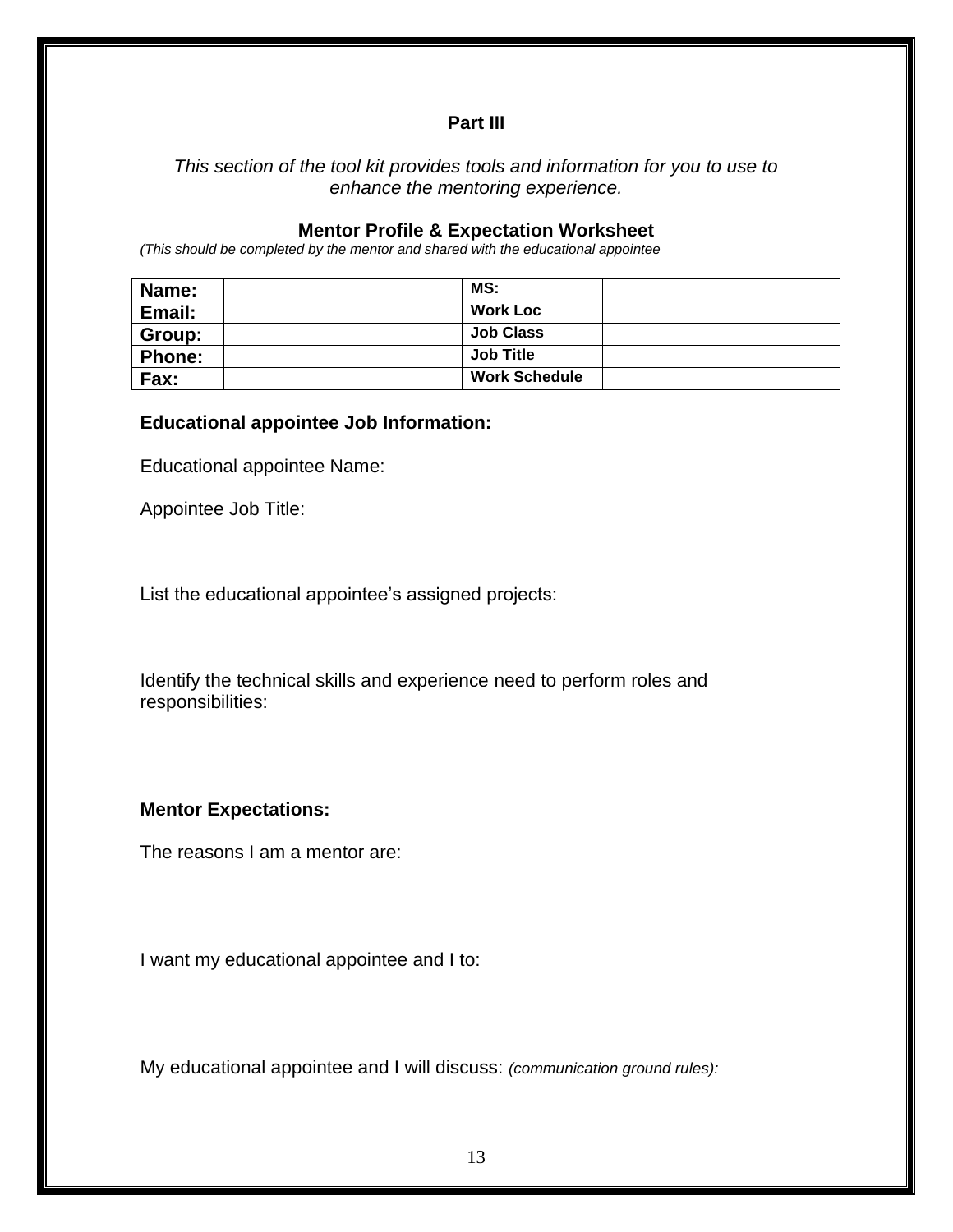## **Educational Appointee Profile & Expectation Worksheet**

*(This should be completed by the educational appointee and shared with the mentor)*

#### **Educational Appointee Profile**

| <b>Name</b>  | <b>MS</b>            |  |
|--------------|----------------------|--|
| <b>Email</b> | <b>Work Loc</b>      |  |
| Group        |                      |  |
| <b>Phone</b> |                      |  |
| Fax          | <b>Work Schedule</b> |  |

Technical Skills and Experience:

Education:

Major Area of study:

## **Educational appointee Expectations:**

My career goals are:

What I hope to gain from my experience at BNL is:

The reasons I need a mentor are: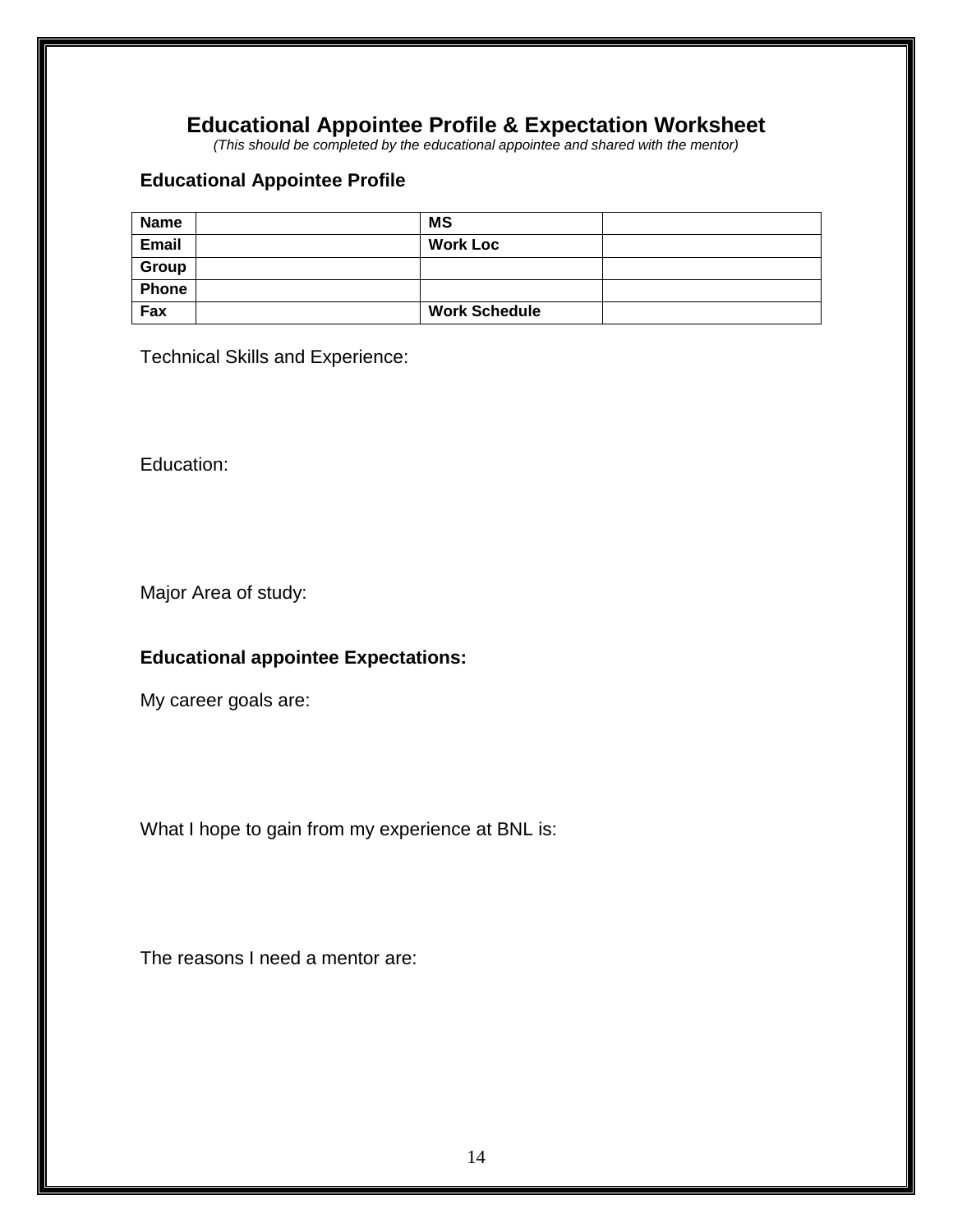#### **Education & Development Work Plan**

*(This plan should be completed by the mentor and shared with the educational appointee. Educational appointee Profiles and Expectations worksheet should be considered before completing this plan)*

| <b>Educational appointee Name:</b>   |  |
|--------------------------------------|--|
| Program type:                        |  |
| <b>School Attending:</b>             |  |
| <b>Mentor Name:</b>                  |  |
| <b>Mentor Telephone &amp; Email:</b> |  |
| Group:                               |  |
| <b>Division:</b>                     |  |
| <b>Mail Stop:</b>                    |  |
| <b>Start Date:</b>                   |  |

**Description of work assignment** *(provide a clearly defined work assignment for your educational appointee, including jobs responsibilities, expectations, training and education components):*

**Goals/Expectations:** 

**Critical Skills Areas:** *(research, statistics, report writing, computer, presentations, etc.)* 

**Progress Reviews:**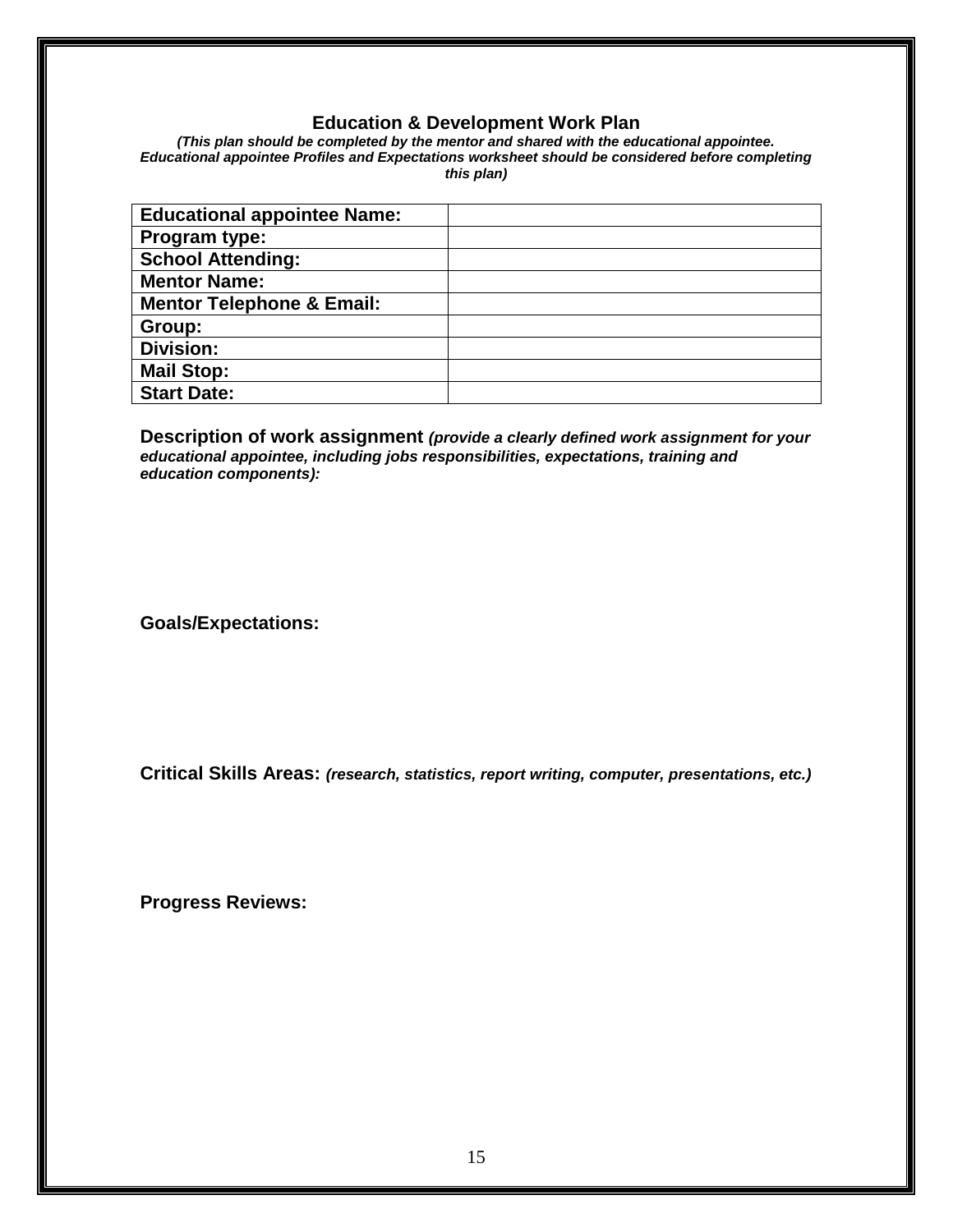## **Discussion Planner**

*(Use this form to help you plan for a development or performance discussion with your appointee)*

## *Objective of Discussion:*

| <b>Step</b>                                                                                          | <b>What Will You Say?</b> |
|------------------------------------------------------------------------------------------------------|---------------------------|
| <b>Open</b>                                                                                          |                           |
| Explain the purpose of the<br>discussion                                                             |                           |
| Keep discussion open and<br>positive                                                                 |                           |
| <b>Clarify</b>                                                                                       |                           |
| Encourage the appointee to<br>gather data and think about<br>his/her development needs               |                           |
| <b>Develop</b>                                                                                       |                           |
| Encourage the appointee to<br>talk about their strengths,<br>and areas they would like to<br>develop |                           |
| <b>Agree</b>                                                                                         |                           |
| Determine you and the<br>appointee agree on actions<br>for development                               |                           |
| <b>Close</b>                                                                                         |                           |
| Summarize important points<br>of the discussion<br>Set a follow-up date                              |                           |
|                                                                                                      |                           |
|                                                                                                      |                           |